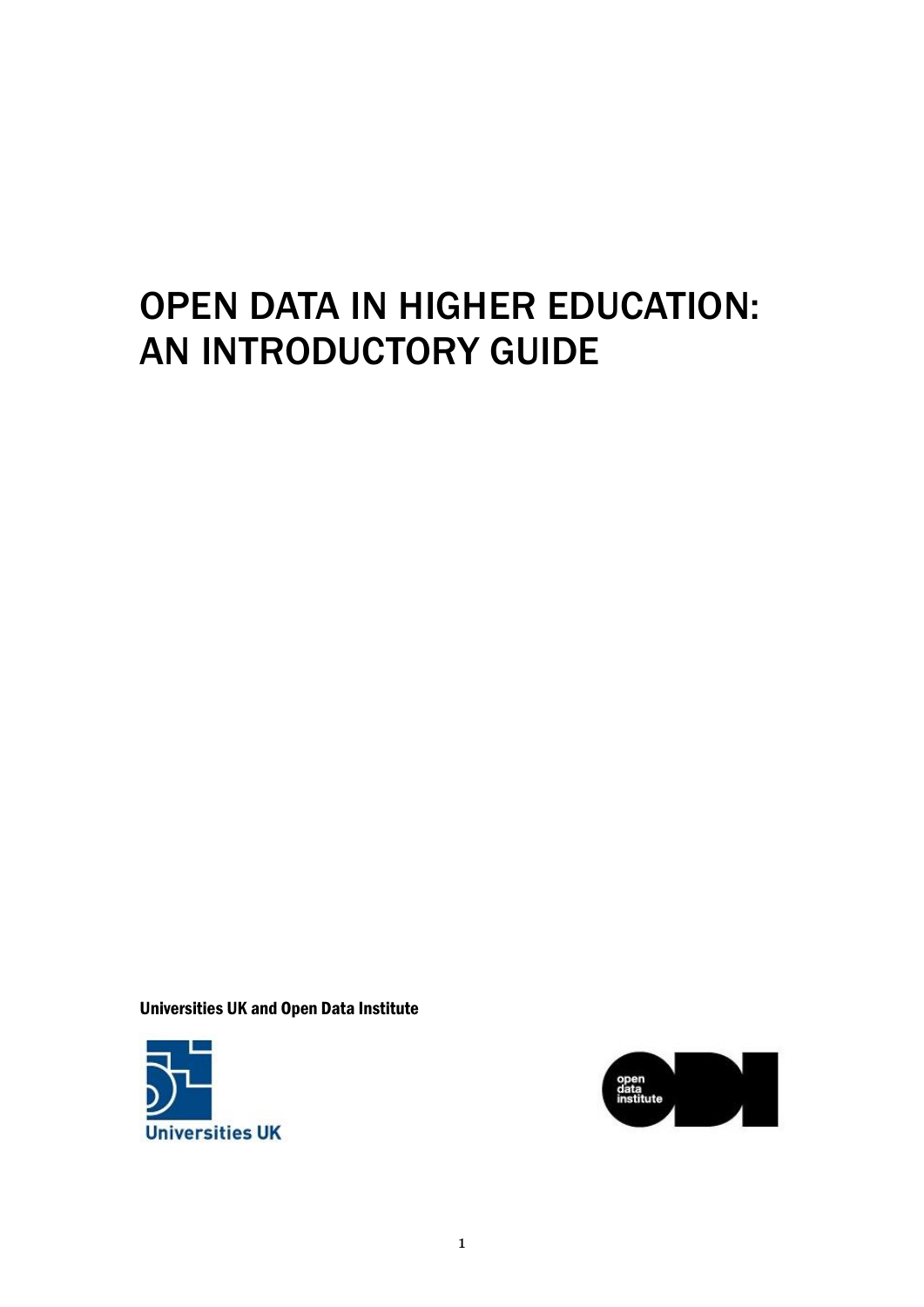# INTRODUCTION

This introductory guide is intended for professionals working in universities who wish to gain a better understanding of the issues associated with using open data within their institutions. It offers advice on how to be strategic in your use of open data, guidance on making the case for open data within your institution, and provides a set of activities for building data skills. The guide is based on training workshops run by the Open Data Institute (ODI) for the 'Creating value from open data' project.

The project was led by Universities UK in partnership with the ODI and Jisc. It set out explore the value of open data in UK higher education and promote a better understanding of how universities can benefit from it.

We ran a series of workshops with professional groups and universities to examine the opportunities and challenges associated with open data in higher education. We learned that open data could potentially be applied to better utilisation of space, student engagement via learner analytics and sharing research equipment. However, a clear focus emerged on the role open data could play in providing services to students.

With this in mind, we ran an Open Data Mashup Day on 17 November 2015 bringing together university managers, student developers and data experts to explore how open data can enhance the student journey. The day culminated in an award by Jisc of support for the development of the winning 'BookMart' app pitched by John Lacey, a graduate trainee at Lancaster University.

I hope that you find this a useful introduction to open data. For more information visit our project [google plus site](https://plus.google.com/communities/118183100660579176571) (sign up required) or contact me.

Ian Powling Digital Programmes Lead, Universities UK [ian.powling@universitiesuk.ac.uk](mailto:ian.powling@universitiesuk.ac.uk)

Open Data Institute, 3rd Floor, 65 Clifton Street, London EC2A 4JE, UK. [http://www.theodi.org](http://www.theodi.org/)

Universities UK, Woburn House, 20 Tavistock Square, London, WC1H 9HQ.

January 2015. Published under a Creative Commons licence.

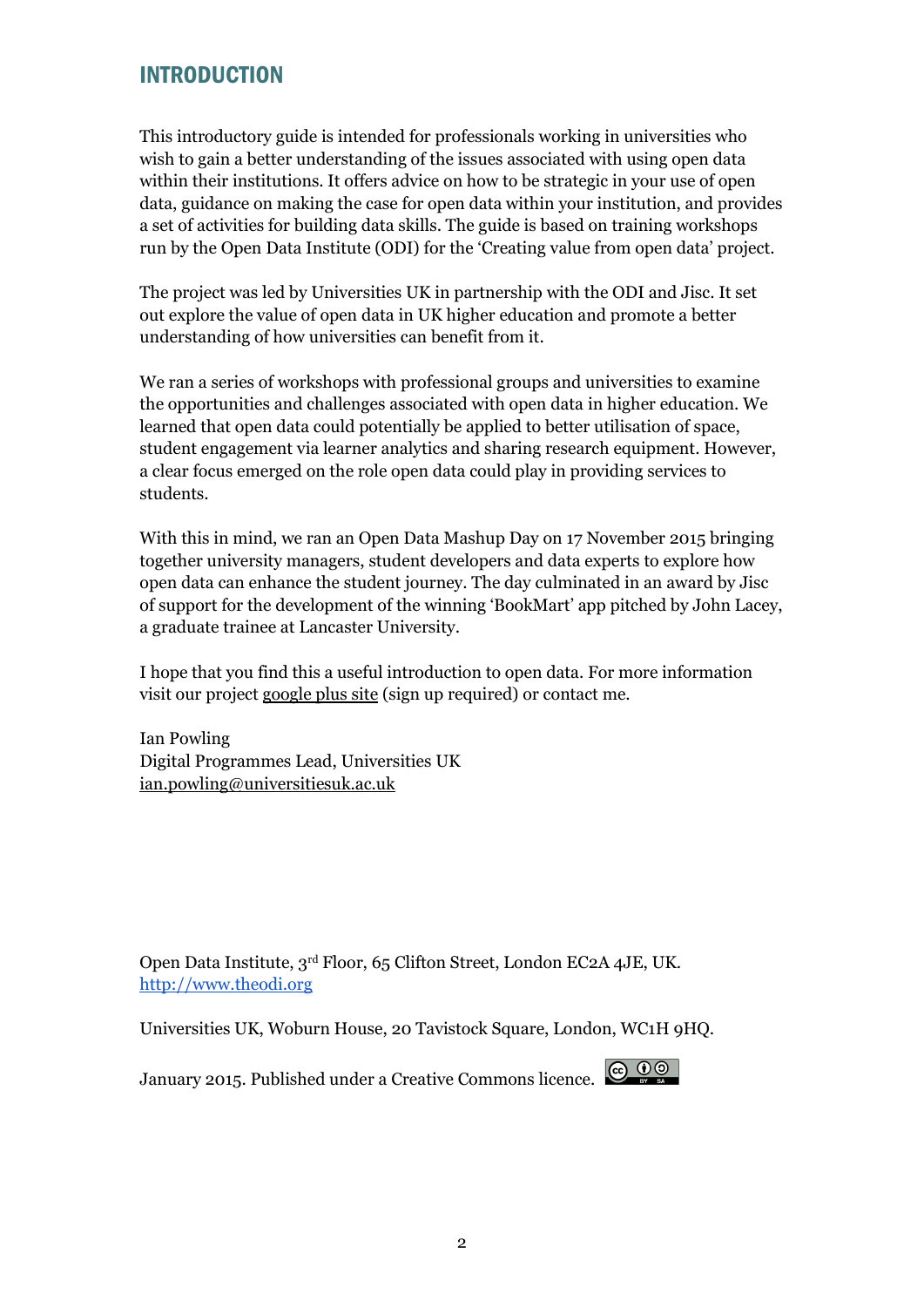# HOW TO BE STRATEGIC ABOUT YOUR USE OF OPEN DATA

Organisations releasing open data often have the same experience when taking their first few steps on their open data journey. Having identified a first dataset to release, the initial focus is typically on the logistics of getting the data published. This covers technical considerations such as formats, but also issues such as licensing and documentation.

This first step is usually a learning exercise for the organisation that involves absorbing more than just the details of how best to publish open data. It often shines a light on existing organisational processes and activities. For example: how is the organisation's data collected and managed? Who owns that data? And what happens when users ask for help or additional data? Answering these questions is an important aspect of developing an organisational strategy for open data.

The [Open Data Institute](http://theodi.org/) (ODI) has developed two freely available online tools that can help organisations take a strategic approach towards developing their open data practice.

## Open Data Certificates

The [Open Data Certificates](https://certificates.theodi.org/) application assesses how well a dataset is being published for reuse by third-parties. By completing a questionnaire, publishers can benchmark their publications against best practices in the following areas:

● **Legal** – what can people do with the data? This covers rights, licences and data protection

● **Practical** − can people rely on the data? This covers timeliness, quality control and guarantees around availability

● **Technical** – how easy is the data to work with? This covers machine readability, suitability of format, whether it uses open standards and URLs as identifiers

● **Social** – are people going to get help working with the data? This covers documentation, feedback to the publisher, community and tooling

The primary output of the process is a badge and a certificate that rates the overall effort being invested into publishing the individual dataset. These examples of a raw [certificate](http://bit.ly/example-raw) and [an expert level rating](http://bit.ly/example-expert) provide some insight into the variety of elements covered by the certification process. The certificate provides a useful report card that summarising the answers to the questionnaire, and the badge can also be embedded into a publisher's website.

The tool also creates an assessment report that provides series of specific actions that a publisher can undertake in order to improve how the dataset is being published. This provides a basic roadmap that can inform further work on this and future datasets.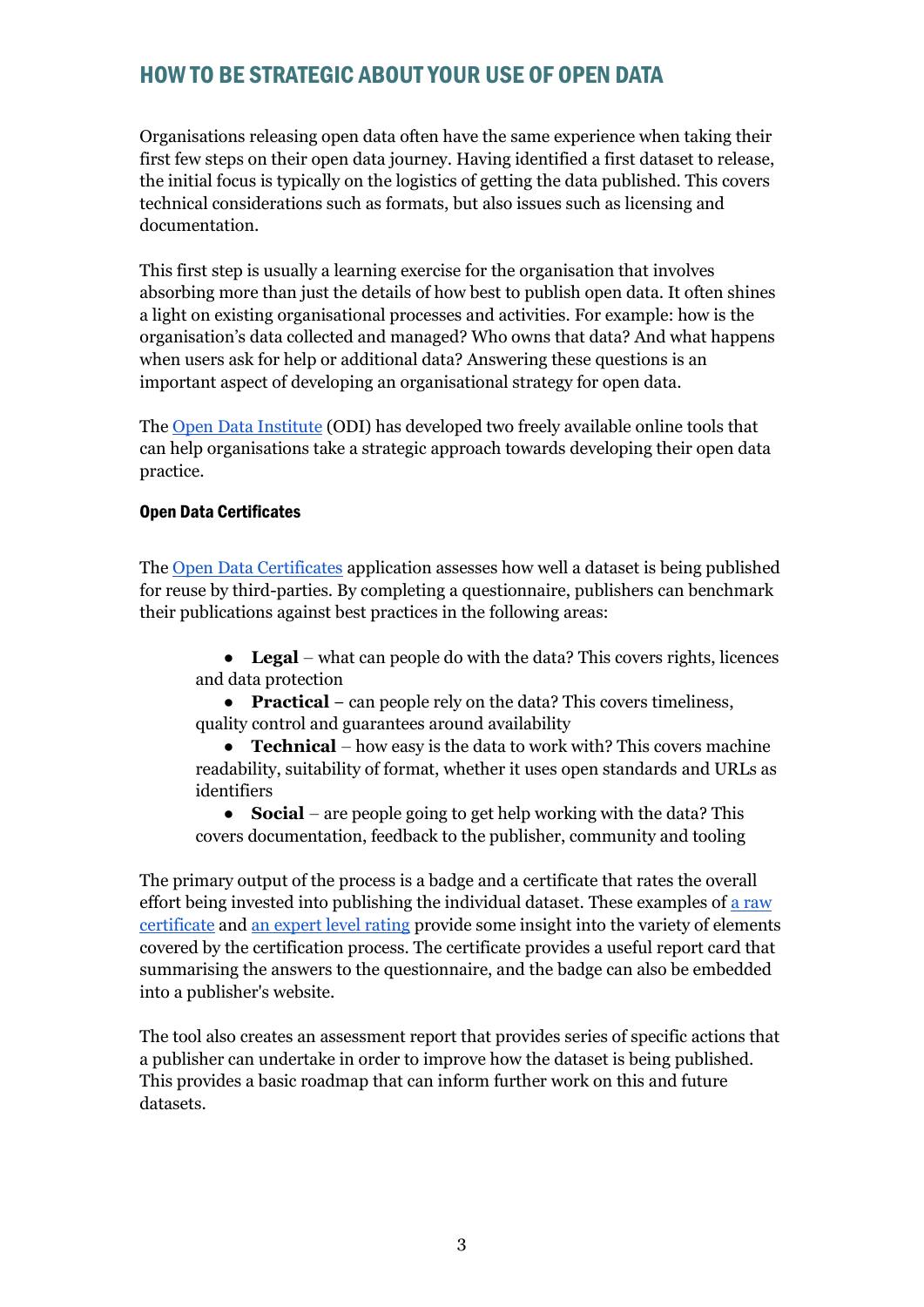[Open Data Pathway](http://pathway.theodi.org/) is the second assessment tool developed by the ODI. Rather than focusing on an individual dataset this tool is designed to allow an organisation to assess its overall open data practice across a number of different themes:

● **Data management processes** – e.g. data governance and release processes

● **Knowledge & skills** – open data skills and knowledge management

● **Customer support & engagement** – supporting and interacting with data users

● **Investment and financials** – impacts of open data on procurement and approaches to valuing datasets

● **Strategic oversight** – how open data aligns with and informs organisational strategy

The tool is based on the [Open Data Maturity Model](http://theodi.org/maturity-model) which breaks down these themes into 15 different activities and processes. The breadth of the assessment reflects the various ways in which managing, prioritising and supporting open data releases can impact an organisation.

Pathway is also designed as a simple questionnaire which guides users through a maturity assessment, allowing evidence and notes to be added along the way. The report [\(example\)](http://bit.ly/example-pathway) provides a maturity rating from 1-5 for all of the activities and themes and also includes an action plan that suggests steps for improvement.

A maturity assessment provides an excellent baseline against which organisations can assess themselves and also **benchmark** with peers. The results can be used to create a strategic plan that can guide the development of open data practice in the organisation.

A key first step in that process is building an asset catalogue that identifies key data assets that an organisation is both producing and consuming. The catalogue provides a starting point for making other strategic decisions, including prioritising open data releases, eliminating duplication between datasets, and improving data governance.

Used together, the certificates and pathway tools provide useful guidance for organisations that are at any stage of their open data journey.

[How to be strategic about your use of open data slides](https://docs.google.com/presentation/d/1xSVbriwPh1xwqfNvkilAohC6_iKGG-MOHqu37G-CwlA/edit#slide=id.ge8e174cdd_0_0)

# THE CASE FOR OPEN DATA

Many organisations are interested in sharing their data but are unsure of how to articulate the associated costs and benefits necessary to make their first steps. Often a focus is placed purely on open data. But it's important to realise that there is [a data](http://theodi.org/data-spectrum)  [spectrum](http://theodi.org/data-spectrum) consisting of closed, shared and open data.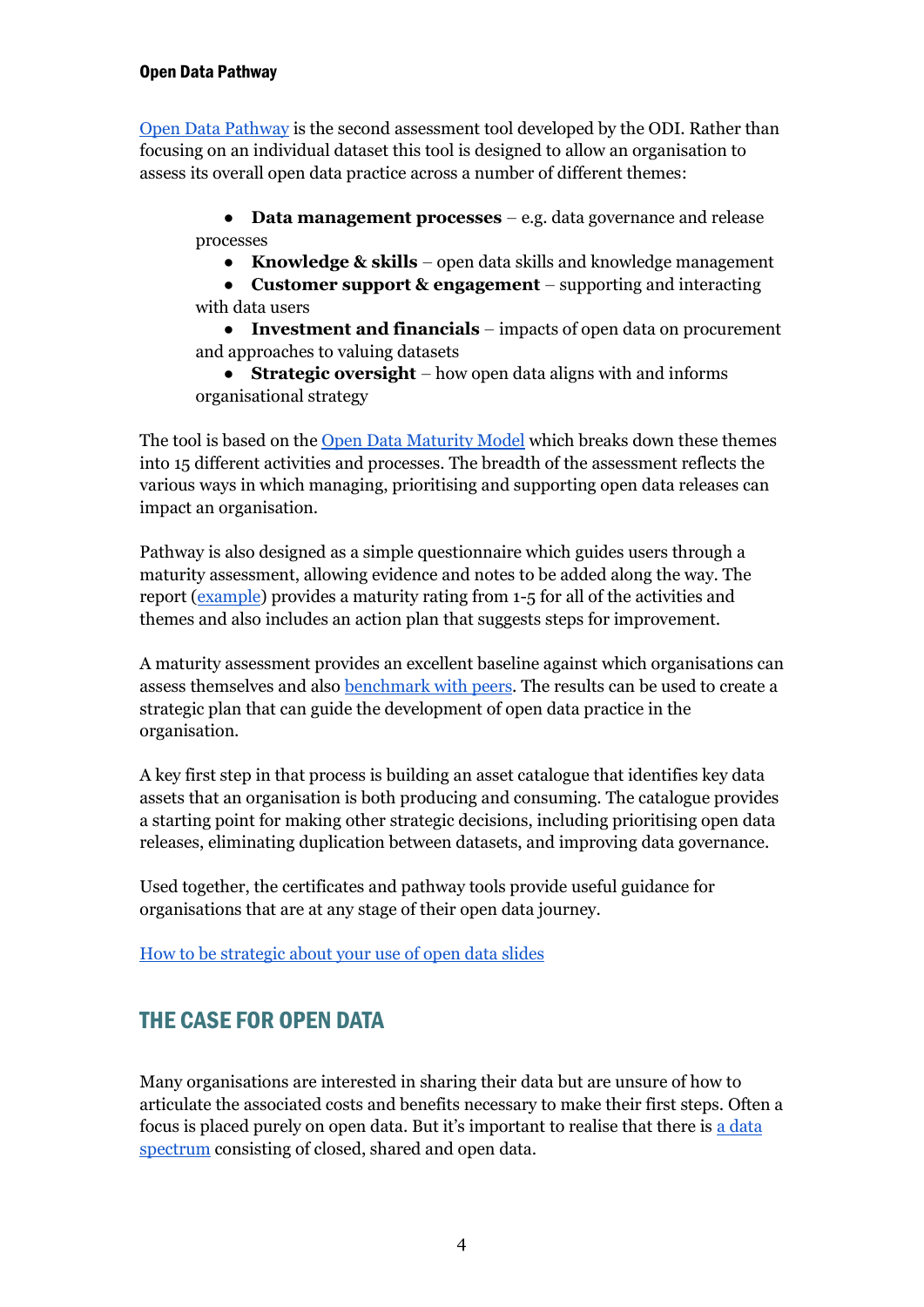Some data, including personal and commercially sensitive information should never be published openly. Other data might be shared with a limited group, e.g. with researchers, using specific data sharing agreements. However other datasets might have most impact when published openly for anyone to access, use and share.

As data moves along the spectrum from closed, shared, and to open, more people will have access to it. Greater access provides more opportunity for that data to be used in new and innovative ways. It also becomes possible to combine the data with other sources to yield new insights.

With this in mind, a better framing when making a case for open data is for an organisation to consider:

- what data do we have?
- what data do we already share, internally or with third-parties?
- are there benefits in sharing this data more widely, including publishing it under an open licence?

The Open Data Institute has published [a guide that discusses how to make a business](http://theodi.org/guides/how-make-business-case-open-data)  [case for open data.](http://theodi.org/guides/how-make-business-case-open-data) This guidance highlights a number of key elements to consider, including:

1. **Alignment with organisational goals** – would sharing data help deliver or demonstrate delivery of your specific objectives?

2. **Reviewing current data sharing practices** – how is data being shared already, and is there a case for making it more open?

3. **Identifying internal and external stakeholders** – who owns and manages data internally, and with whom is it being shared already?

4. **Cataloguing data currently being collected?** – what data do you collect and consume as an organisation; and could this be supplemented or replaced with open sources?

5. **Asking how will value be generated?** – would sharing data deliver on transparency objectives; or are there potential cost savings or other economic benefits?

For example, a university may improve delivery of its organisational goals by openly publishing its list of courses, events and equipment. Data on student performance might already be shared with government bodies or researchers, there may be value in sharing this more widely, in aggregated forms.

#### Addressing Common Challenges

Open data advocates are often faced with a number of challenges and concerns. Anticipating these common questions can help identify additional areas that should be addressed when building a business case.

The issues can be grouped into five broad categories: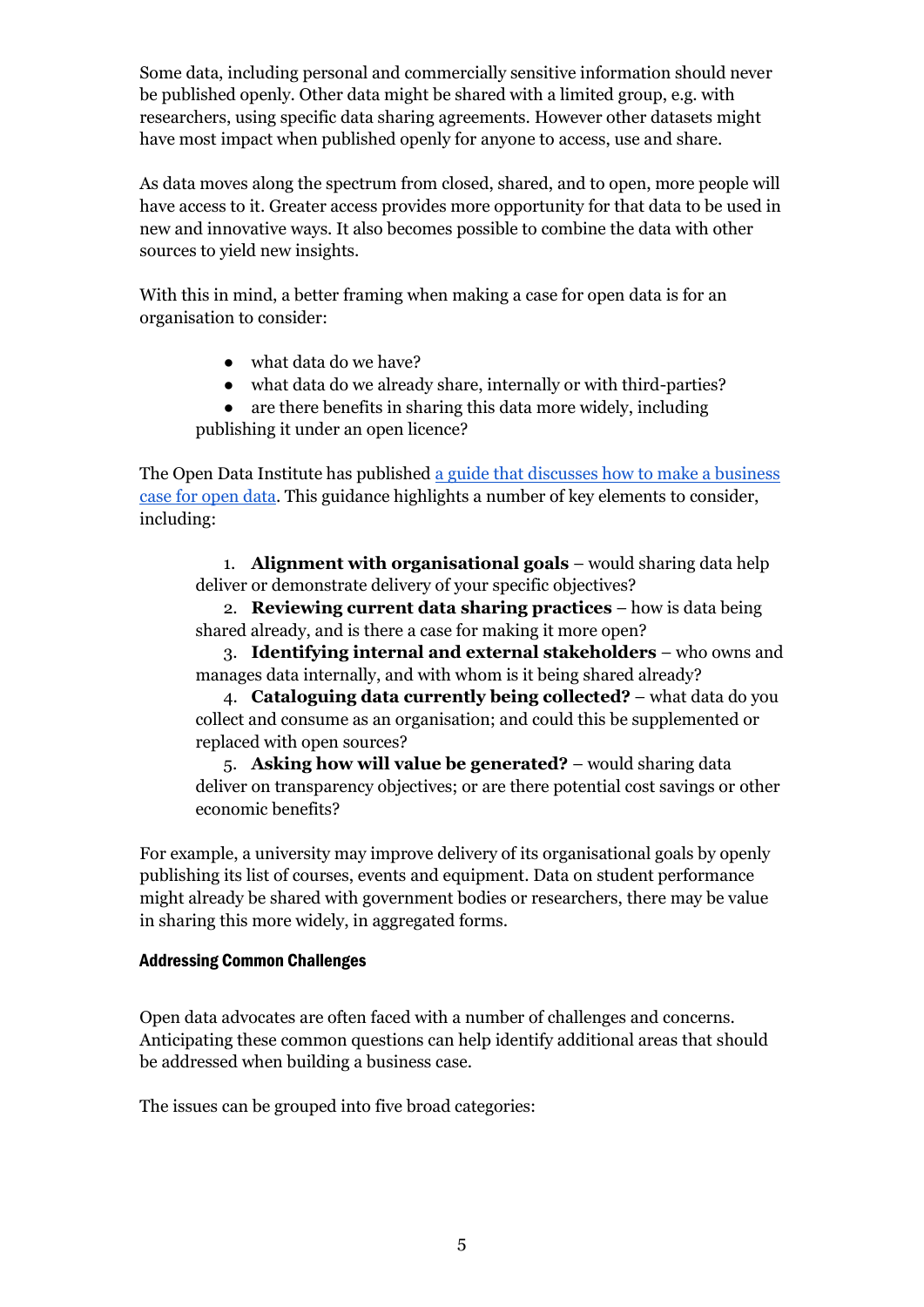● **Concerns over the value of organisation data assets** – this ranges from concerns that organisational isn't interesting or is over poor quality, through to a desire to directly monetise data by selling it

● **The effort to publish and share data** – that publishing the data is too difficult or costly, or that if it were shared then this would only increase demand for new data

● **Legal concerns** – that the rights to share or openly publish data are unclear, or lack of clarity around the merits of different types of licence

● **Fears over misuse of data** – concerns that data might be misused or misinterpreted

● **Concerns with reusing third-party data** – that external datasets, particularly open data, is of lower quality

Several attempts have been made to [catalogue the variety of questions](http://bit.ly/concerns-with-opening-data) [along with](http://bit.ly/barriers-data-sharing)  [common answers](http://bit.ly/barriers-data-sharing) that may help alleviate concerns.

The Open Data Institute provides a range of freely additional guidance that can also help explore and address these questions, including the following documents:

- [How to make a business case for open data](http://theodi.org/guides/how-make-business-case-open-data)
- [Engaging with reusers](http://theodi.org/guides/engaging-reusers)
- [What are the impacts of non-open licences](http://theodi.org/guides/impacts-of-non-open-licenses)

The ODI has also started publishing a range of [open data stories](http://theodi.org/stories) and [detailed case](http://theodi.org/ea-going-open-summary)  [studies](http://theodi.org/ea-going-open-summary) that provide more insight into how a variety of organisations are benefiting from open data.

[The case for open data slides](https://docs.google.com/presentation/d/1Fpg07qaEbiSBV82TzbJEd7mdn4z9RBsbWPGXC_WCLdw/edit?usp=sharing)

# INTRODUCTION TO DATA SKILLS

Getting the most out of your data involves three core skills: cleaning, enriching and visualising your data. This section will give you a brief overview of these skills, and will take you through some practical exercises to get you started.

#### Cleaning data

Using clean data is an important part of making sure the right conclusions are made. Often errors are unnoticed by data publishers because the data can change over many years. In other cases, errors can be the result of human mistakes in data entry, such as mistyping or incorrect abbreviations.

Be aware that cleaning may often need to take more time cleaning your data than carrying out the subsequent analysis. A careful cleaning process will save substantial time in the long-run.

Following our data cleaning exercise enabled attendees to get started with Open Refine and discover how easy it is for themselves.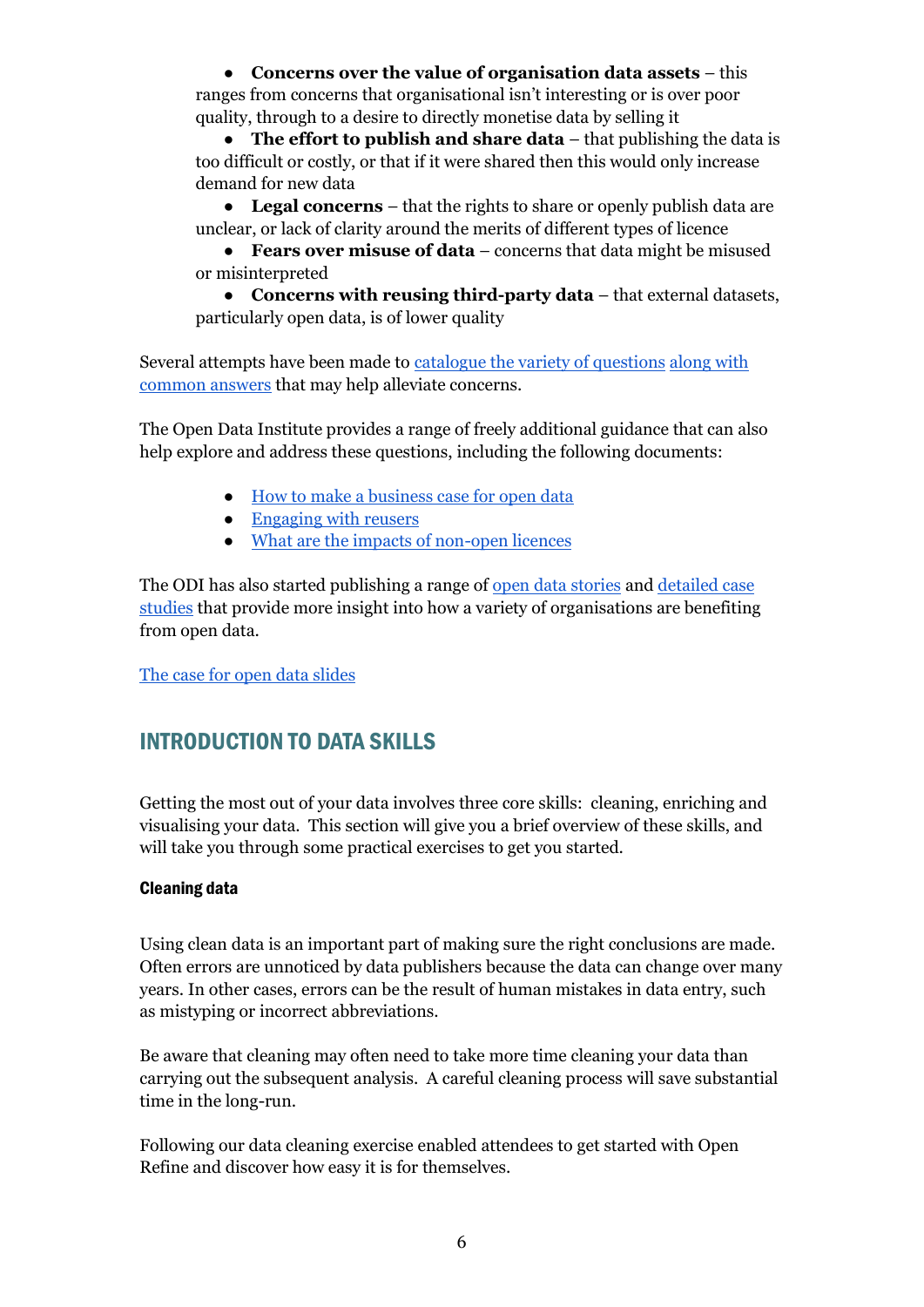#### Exercise - Cleaning your data

For this exercise you will need a copy of [Open Refine](http://openrefine.org/download.html) [\(http://bit.ly/1F5VLKu\)](http://bit.ly/1F5VLKu) and an [unclean](http://training.theodi.org/DataWorkshop/course/en/exercises/Spend_april_10_unclean.csv)  [dataset](http://training.theodi.org/DataWorkshop/course/en/exercises/Spend_april_10_unclean.csv) [\(http://bit.ly/1n8gQg0\)](http://bit.ly/1n8gQg0)

# 1. Loading your dataset:

To get started, import your dataset into Refine.

This can be done either by uploading the file or pasting the URL of the file. Once your file has been imported you will need an import options screen. Use this to ensure your file looks correct before naming your project and clicking 'create'.

## 2. Common Transforms:

Wrong data format? White spaces where there shouldn't be? Numbers that don't appear to be numbers? These are all common dataset errors. Open Refine has the tools to fix these errors. Find the columns that have these types of errors and select **Edit cells** -> **Common transforms** from the column drop down to fix them.

## 3. Numbers:

Commas can help us to read large numbers, but to a computer this appears as a comma separated list of many numbers. To get rid of commas in Open Refine select **Edit cells** -> **Transform...** from the column drop down and enter the following in the expression box value **replace(',','')**

## 4. Text:

Spelling errors? Misplaced apostrophes? All common errors in datasets. To find these errors in your dataset try putting a text facet on a column of text select **Facet -> Text Facet** from a column drop down**.** Open Refine can also help fix errors automatically. Try pressing the Cluster button from inside the facet and adjust the options.

#### Enriching data

One dataset is rarely enough to discover insight. By combining multiple datasets, it is possible to get a more detailed picture. For example, a course reading list is useful in itself as it tells the student what books to read. But combining this with other data, such as library catalogues, could help students make more better decisions on how to access those books. (For example, see: [BookMart,](https://www.jisc.ac.uk/news/lancaster-university-graduate-trainee-wins-competition-for-app-to-improve-student-life-19-nov) winner of the UUK & Jisc Open Data Mashup Challenge, November 2015.)

Open Refine (see above) is a useful tool for combining and enriching datasets using online services and API endpoints.

Exercise - Enrich your data

Use the following exercise to enrich your cleaned dataset: [Enrich data in Refine](http://training.theodi.org/DataWorkshop/course/en/exercises/EnrichingData.pdf) [\(http://bit.ly/1OSd2fg\)](http://bit.ly/1OSd2fg)